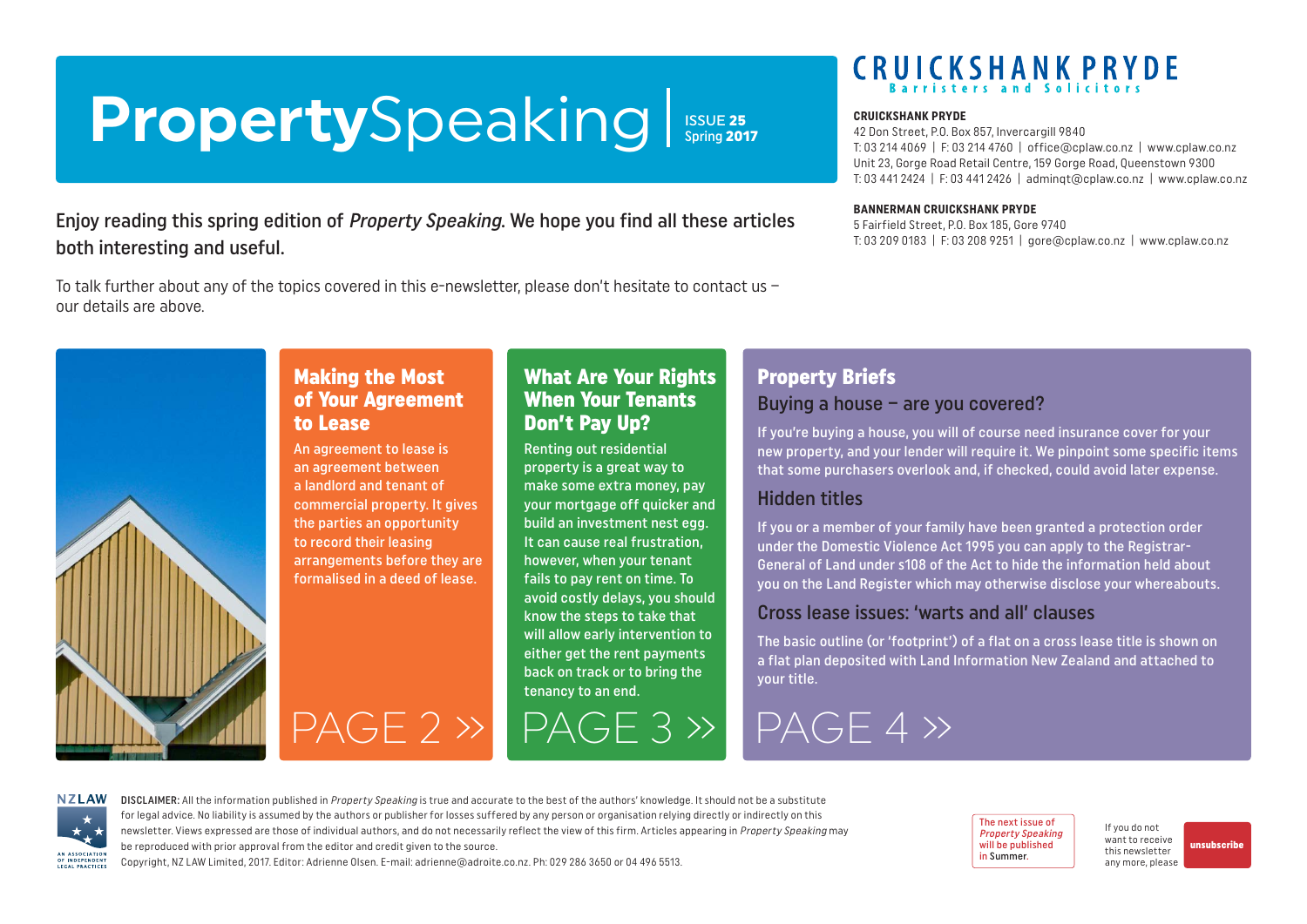### <span id="page-1-0"></span>**Property**Speaking P<sub>spring</sub> 2017 **Contract 25** 2 **ISSUE 25** ISSUE 25<br>Spring 2017



## Making the Most of Your Agreement to Lease

An agreement to lease is an agreement between a landlord and tenant of commercial property. It gives the parties an opportunity to record their leasing arrangements before they are formalised in a deed of lease.

There are many details to be worked through between parties to a lease. The agreement to lease should set out most of the details between the parties so when it comes to signing the deed of lease there is no confusion or discrepancy.

### What should be included?

The agreement to lease needs to clearly identify the parties to the agreement and the premises to be leased.

In addition, it should record the annual rent, any reviews of the annual rent, the term of the lease, any renewals of the lease as well as a commencement date and the details of any guarantors required.

Many agreements contain much more detail than just the above basics. The agreement to lease provides an opportunity

to address matters arising prior to lease commencement, such as due diligence or consent conditions, the specification for works to be completed by the landlord and/or the tenant, and the period allowed for fit out (rent free or otherwise).

### ADLS agreement to lease form

Many agreements to lease are in a standard form (Auckland District Law Society – ADLS). This has a clause in the fine print which requires a formal deed of lease to be prepared, and, until that deed of lease is prepared and signed, the terms of the ADLS lease will apply to the parties.

This is a critical clause as it binds the parties to a document (being the latest edition of the ADLS lease) which the parties may not have reviewed. They may not be familiar with the terms of an ADLS lease and many people do not understand, nor have they taken advice on, the rights and obligations in the ADLS deed of lease.

### Important points

It's common in business leasing situations for a commercial real estate agent

to negotiate all of the terms of the agreement to lease between the parties, prepare the document, have both parties sign and then deliver a copy to their respective lawyers with the intention of having them draw up the formal lease.

This approach has advantages and disadvantages.

On the positive side, most commercial landlords and tenants have a good understanding of their own businesses. They know what they need for premises and are usually comfortable with negotiating terms and conditions around annual rent, rights of renewal, fit outs and any further additional special terms or conditions.

However, the parties are often so keen to ensure that their commercial arrangements are recorded quickly before the deal cools off, that there are often some omissions. These can include:

- » Whether or not a guarantor is available; this can have serious consequences from the perspective of enforcement or security for the landlord
- » An understanding or explanation (for first-time landlords or tenants from their lawyers) about the obligations

and rights of the standard ADLS lease to which the parties are bound, and

» An understanding as to when rent starts being paid; usually this is the 'commencement date' as defined in the agreement. However, particularly in the case of fit outs or construction of new premises, the premises may not be fully available for the use of the tenant on the actual commencement date, yet the obligation exists to pay rent.

These are just a few of the items that can be missed in the negotiations surrounding signing an agreement to lease.

This is a critically important document that landlords and tenants should have their lawyers review and advise on before the document is executed. Early advice in the process can prevent problems and disputes around easily preventable issues. As lawyers, we can also have valuable input into issues that the parties may not yet have considered.

If you are involved in negotiations around an agreement to lease be sure to contact us early in the piece so we can assist you with the negotiations.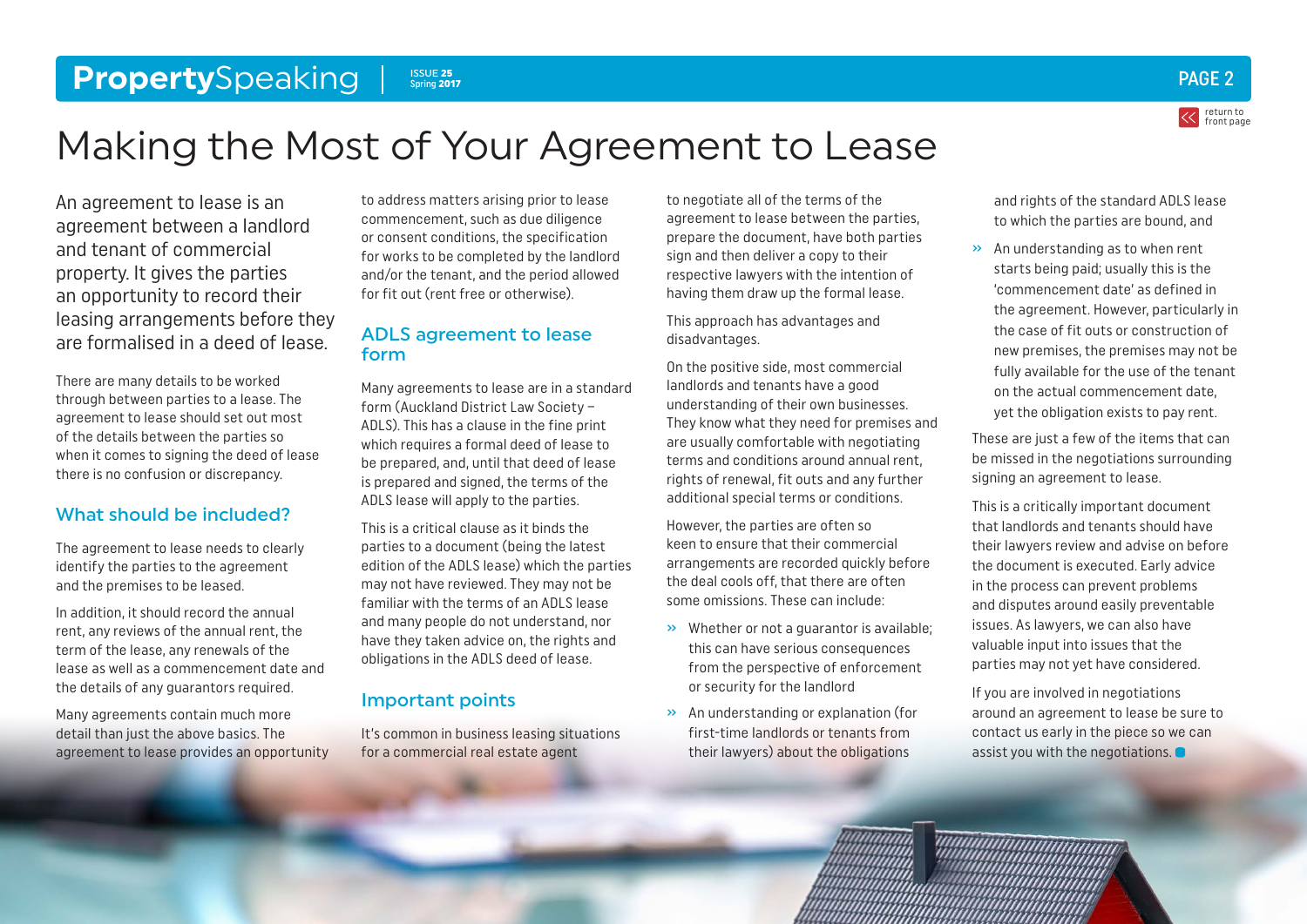#### <span id="page-2-0"></span>**Property**Speaking Issue 25 Spring 2017

## What Are Your Rights When Your Tenants Don't Pay Up?



Renting out residential property is a great way to make some extra money, pay your mortgage off faster and build an investment nest egg. It can cause real frustration, however, when your tenant fails to pay rent on time.

To avoid costly delays, you should know the steps to take that will allow early intervention to either get the rent payments back on track or to bring the tenancy to an end.

Early intervention is key when it comes to dealing with rent payment problems. Your tenancy agreement should clearly state how rent is to be paid and when. You should also keep and monitor rent records so you will know straight away if your tenant falls behind in payments. If your tenant does miss a payment the first step is to contact them to find out the reason for that missed

payment and to make a payment plan. If your tenant doesn't pay the overdue rent, below is a guide to help fix the problem.

### First steps

You can send a letter via email (if the email address is listed on the tenancy agreement) notifying your tenant that they have 14 days to pay the overdue rent (this is known as a 14-day notice to remedy).<sup>1</sup> If you have the read receipt setting on, you will receive confirmation that the email has been opened.

### Further steps you can take

If your tenant doesn't pay after receiving a 14-day notice to remedy, or if they are more than 21 days behind in rent, you can apply to the Tenancy Tribunal for a mediation between you and your tenant.

If an agreement is reached to repay the overdue rent, a mediator's order documenting the discussions will be issued. You can request for the order to be 'sealed', which means you can enforce it through the Ministry of Justice enforcement process if your tenant doesn't follow the terms of the order.

If an agreement cannot be reached at mediation, the matter may be referred to a hearing. An adjudicator will hear the case and consider factors including the reasons for the missed payments, your

tenant's financial position and whether your tenant will repay their overdue rent before making an order. The order will either set out the terms of your tenant's repayment obligations and/or be for a possession order for your tenant's eviction.

### FastTrack Resolution

The FastTrack Resolution is a slightly different process which suits situations where you and your tenant make your own agreement about repaying the overdue rent, without the assistance of a mediator.

You can apply **[online](https://www.tenancy.govt.nz/disputes/fasttrack-resolution/)** to have your agreement formalised through the FastTrack Resolution provided the agreement records the amount of rent that is outstanding, details of how the outstanding rent will be repaid, the date repayments will begin and the consequences if any payments are missed. You will also need to notify your tenant that you are applying to have the agreement formalised through FastTrack.

On receiving your application, a mediator will contact your tenant to ensure they understand and agree to all conditions of the agreement. The mediator will then record the agreement in a mediator's order and notify the parties that it has been formalised.

The advantage of the FastTrack Resolution process is that it allows landlords and tenants to make their own agreement and have it formally recorded as a

binding and enforceable agreement without having to attend mediation.

### What if my tenant breaches an order?

If your tenant doesn't follow an order made by a mediator or the Tenancy Tribunal, you can get your order enforced through the Collections Unit of the Ministry of Justice. Where your tenant doesn't follow an order to repay their overdue rent, you can apply for an attachment order. Attachment orders require your tenant's employer to deduct a specified amount from their wages and pay that amount directly to you.

### Failing to vacate your property?

Ultimately you can apply for a possession order that requires your tenant to vacate the property. If your tenant won't vacate your property after being ordered to do so, you can apply for an eviction warrant. If successful, this will enable a court bailiff to return possession of the property to you.

### Don't let the stress get to you!

It can be incredibly frustrating to chase up overdue rent. However it doesn't need to cause you endless stress and worry. If you have to deal with tenants who won't pay their rent, it's easy to follow this relatively straightforward procedure. Essentially it all comes down to 'pay up or leave the property'.

### PAGE 3

return to [front page](#page-0-0)

<sup>1</sup> A template can be found **[here](https://www.tenancy.govt.nz/maintenance-and-inspections/repairs-and-damages/)**.